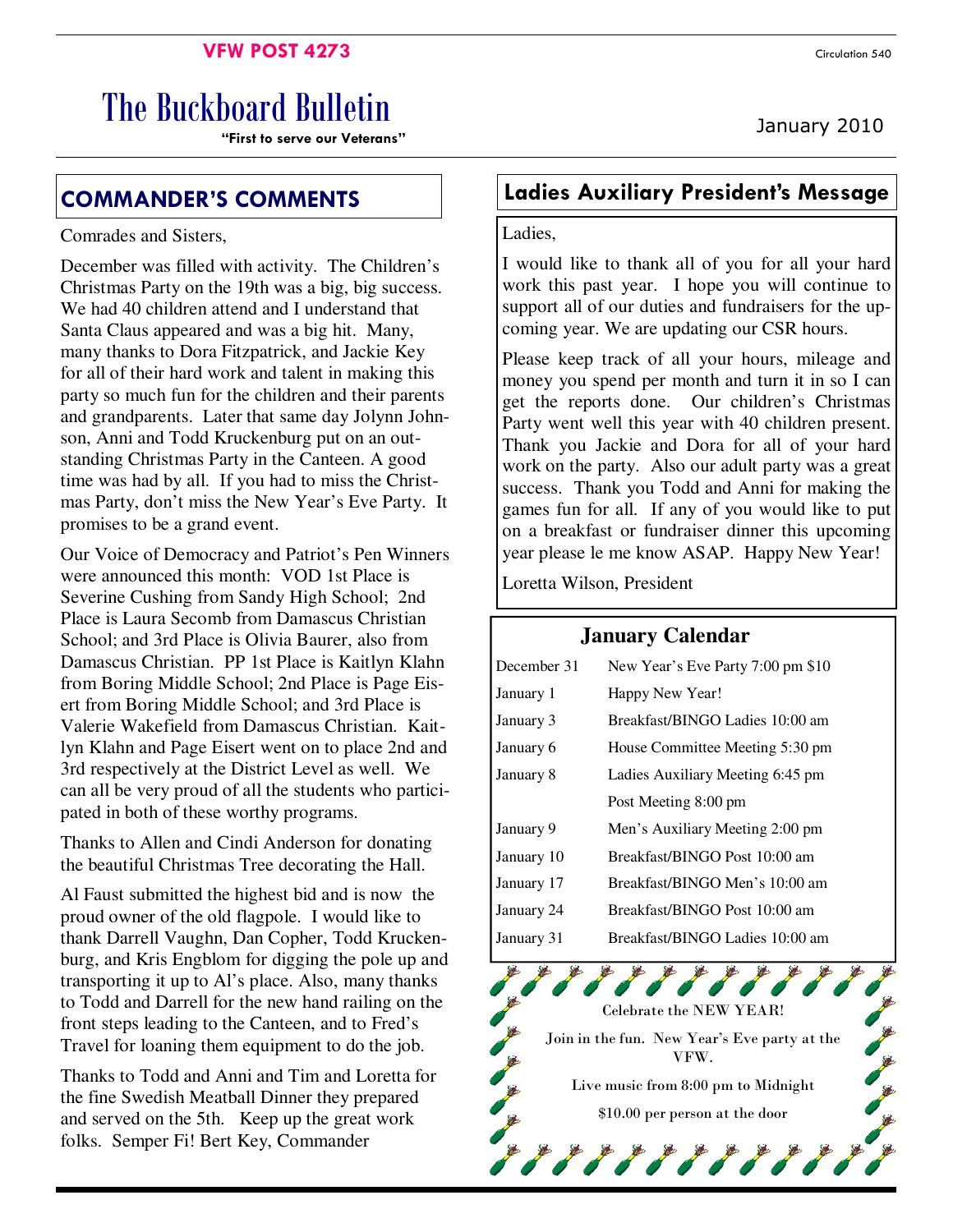## **From Your Editor**

#### Bert Key

Newsletter articles are due 21 January for the February Newsletter.

Contact your editor at:

**bert.key@us.army.mil** 

**The Bake and Sew Ladies are in need of donations of cotton material for their quilts and cookie ingredients. Contact Ruthie Jackson for the details.** 

> Children's Christmas Party

#### THANK YOU!

Thank you to Santa'a DEDEL Helpers Dora Fitzpatri ck, Judy Gascon, Voriece Blair, Karen Taylor and Jackie Key for making this years Children's Christmas Party a grand success. Santa listened to 40 children's wishes. Fu n was had by all.

## **ADOPT-A-FAMILY WRAPPING PARTY THANK YOU**

**Seven volunteers showed up at the Post on December 17, armed with wrapping paper , bows, tape, and scissors. For two and a half hours they wrapped presents for our two Adopt -A-Families. The presents looked beautiful and a big THANK YOU goes out to: Mike Thomas, Davis, Dora Fitzpatrick, Carolyn King-Winslow, Hawkins Jackie Key.** 

**Jewell Lamb, Chair** 

## **The Post Chaplain**

## **Melissa Samels**

Our condolences and prayers go out to the family of Arnold Huggins whose wife Jane passed away last month. "He who believes in me, though he may die shall live."

Our prayers are with Gary Brandon as he recovers from his hospital stay at Mt. Hood Medical Center. Mike Kennedy is going in for more surgery .

If anyone would like to take time out to pray for our soldiers who are deployed, the Good Shepherd Community Church in Boring meets every Friday at 7:00 pm to pray for our troops. Merry Christmas Everyone.

## **The Auxiliary Chaplain Voriece Blair (503) 668-4237**

Sisters,

Our condolences to the family of Mary Bateman, who passed away December 10. Mary will be greatly missed , especially by the Cookie Ladies where she was a great asset.

Charter member Enola Roper passed away on December 19. Her Celebration of Life Open House will be held January 2, from 11AM to 2PM, at 40050 SE Trubel Road, Sandy. Contact her daughter Kathy Pinkerton at 503 307-6623. Our prayers go out to her family

I pray 2010 will be very good to everyone. Happy New Year!

**Our goal in the membership drive is to keep our Post a vigorous and positive force for veterans and the community for years to come. That means gaining new members so we can help the growing number of veterans and to replace older members who are no longer as active. We also need to keep our current members involved both by participating in Post activities that assist veterans and our community as well as by keeping dues current for those who pay annual dues. Remember we are here to serve veterans with: VA and government issues,** ceremonies, special concerns, and comradeship in addition to contributing to our community with youth education programs and ceremonies to honor veterans. We should strive to reach 100% of our previous membership level just to maintain our current level of activity, but we should do better than 100% if we are committed to helping the new veterans from the current combat zones and to help the increasing number of older veterans who need assistance. We need every member to do his/her part over the next few months by making 3 contacts. Talk to everyone who appears to be a veteran to see if they are eligible. PLEASE DO YOUR PART BY HELPING IN THE **MEMBERSHIP** 

**DRIVE**. Thank you. Jim Mitchell, Senior Vice Commander

| Post Officers                | 2009-2010             | <b>Auxiliary Officers</b> |                       |
|------------------------------|-----------------------|---------------------------|-----------------------|
| Commander                    | Bert Key              | President                 | Loretta Wilson        |
| <b>Senior Vice Commander</b> | Jim Mitchell          | <b>Sr. Vice President</b> | <b>Helene Hawkins</b> |
| Junior Vice Commander        | Brian Gornick         | Jr. Vice President        | Janet Misner          |
| Chaplain                     | Melissa Samels        | <b>Treasurer</b>          | Jackie Key            |
| <b>Ouartermaster</b>         | <b>Red Davis</b>      | Chaplain                  | Voriece Blair         |
| Judge Advocate               | John Lamb             | Secretary                 | <b>Joy Helfrich</b>   |
| Adjutant                     | Glenn Yeager          | Guard                     | Kit Spitzengel        |
| Surgeon                      | <b>Sharkey Haider</b> | Conductress               | Dora Fitzpatrick      |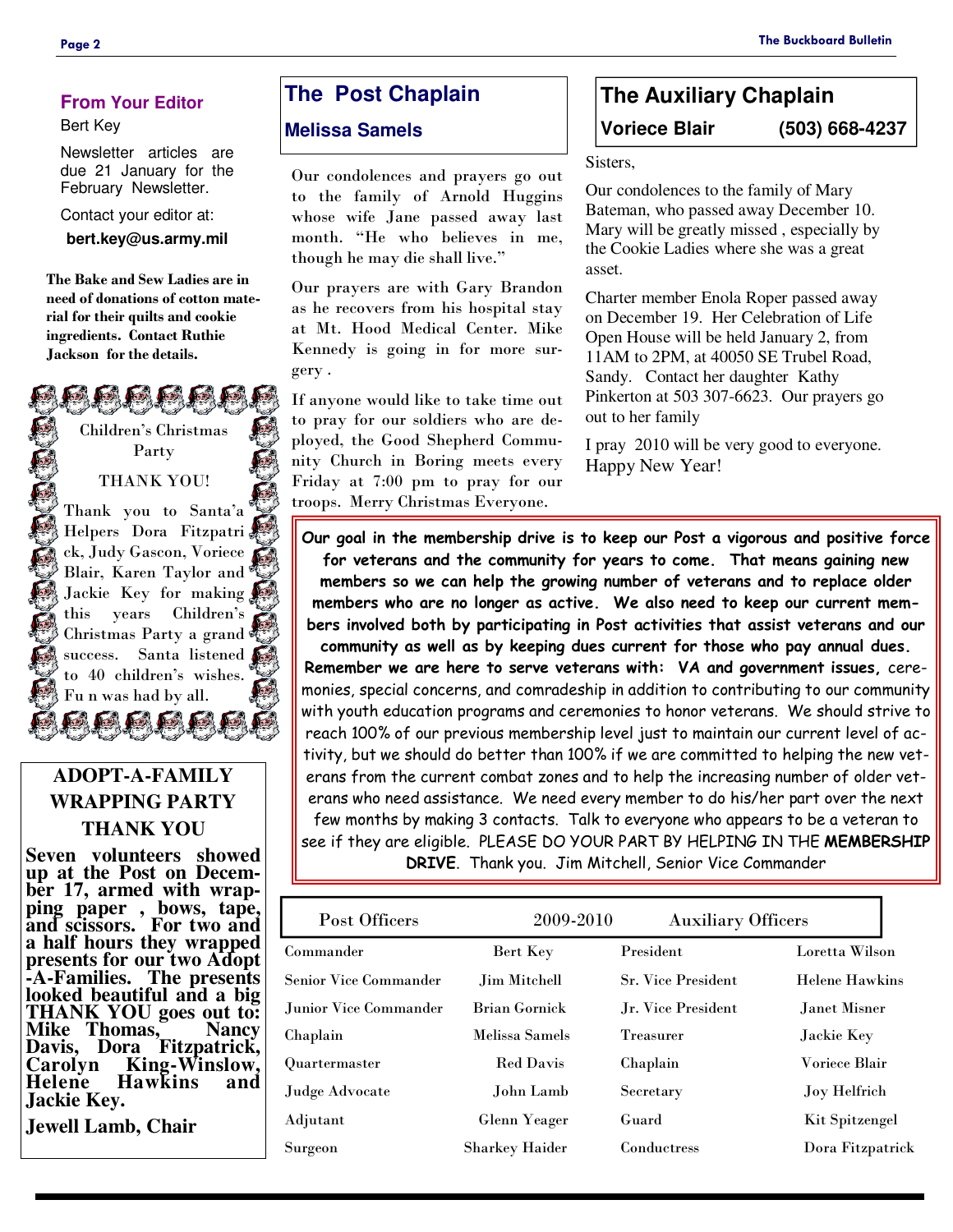## **A Thank You To Vietnam Vets From A Marine In Iraq**

**A guy gets time to think over here and I was thinking about all the support we get from home. Sometimes it's overwhelming. We get care packages at times faster than we can use them. There are boxes and boxes of toiletries and snacks lining the center of every tent; the generosity has been amazing. So, I was pondering the question: "Why do we have so much support?"** 

**In my opinion, it came down to one thing: Vietnam. I think we learned a lesson, as a nation, that no matter what, you have to support the troops who are on the line, who are risking everything. We treated them so poorly back then. When they returned was even worse. The stories are nightmarish of what our returning warriors were subjected to. It is a national scar, a blemish on our country, an embarrassment to all of us. After Vietnam, it had time to sink in. The guilt in our collective consciousness grew. It shamed us. However, we learned from our mistake.** 

**Somewhere during the late 1970's and into the 80"s, we realized that we can't treat our warriors that way. So, starting during the Gulf War, when the first real opportunity arose to stand up and support the troops, we did. We did it to support our friends and family going off to war. But we also did it to right the wrongs from the Vietnam era. We treated our troops like the heroes they were, acknowledged and celebrated their sacrifice, and rejoiced at their homecoming instead of spitting on them.** 

**And that support continues today for those of us in Iraq. Our country knows that it must support us and it does. The lesson was learned in Vietnam and we are better because of it.** 

**Everyone who has gone before is a hero. They are celebrated in my heart. I think admirably of all those who have gone before me. From those who fought to establish this country in the late 1770's to those I serve with here in Iraq. They have all sacrificed to ensure our freedom.** 

**But when I get back, I'm going to make it a personal mission to specifically thank every Vietnam Vet I encounter for their sacrifice. Because if nothing else good came from that terrible war, one thing did. It was the lesson learned on how we treat our warriors. We as a country learned from our mistake and now treat our warriors as heroes, as we should.** 

**I am the beneficiary of their sacrifice. Not only for the freedom they, like veterans from other wars, ensured, but for how well our country now treats my fellow Marines and I. We are the beneficiaries of their sacrifice. Semper Fidelis, Major Brian P. Bresnahan, U. S. Marine Corps.** 

## **CANTEEN CORNER Jolynn Johnson**

## HAPPY NEW YEAR!

I am so excited to start this new year at the Post. The end of 2009 was busy and went very well, from Thanksgiving to Christmas, our Post came together as family and friends to make the holidays bright and happy for our members and parts of the community. I am looking forward to 2010 being productive, fun and full of good times. Please remember to check in to see what activities and gatherings you could be involved with over the following year.

\*Poker night is in full swing every Wednesday evening at the Canteen.

\*Do not let the weather keep you from having fun: Bowling and Golf is always available in the Canteen.

\*Please help celebrate our members Birthdays every month by attending the parties in their honor.

Remember, if you need anything or want to know more about one of our events feel free to call or stop by for more information. Or give me a call at home.

New Years Eve will be a wonderful time to end the year together with food, drinks, music and fun.

 Thanks for all your support and hope you all have the chance to stop by during the holidays. See you at the post!

**If you are an Army Veteran or the next-of-kin of an Army veteran, you may request a free set of authorized medals and decorations by sending a written request along with a copy of the DD 214 or other discharge papers to National Personnel Records Center, 9700 Page Avenue, St. Louis, MO 63132-5100. Or you can visit the National Personnel Records Center website at: http://vetrecs.archives.gov** 

**Membership Report:** Our Ladies Auxiliary is 100%!!! Thank you to all our recruiters: Loretta Wilson, Kaye Gomes, Helene Hawkins, Lois Leavitt, Voriece Blair, and Jackie Key. The Post's membership is at 90%. Let's Go Post!!

#### **SAVE CAMPBELL'S FOOD LABELS**

**for the VFW NATIONAL HOME FOR CHILDREN**